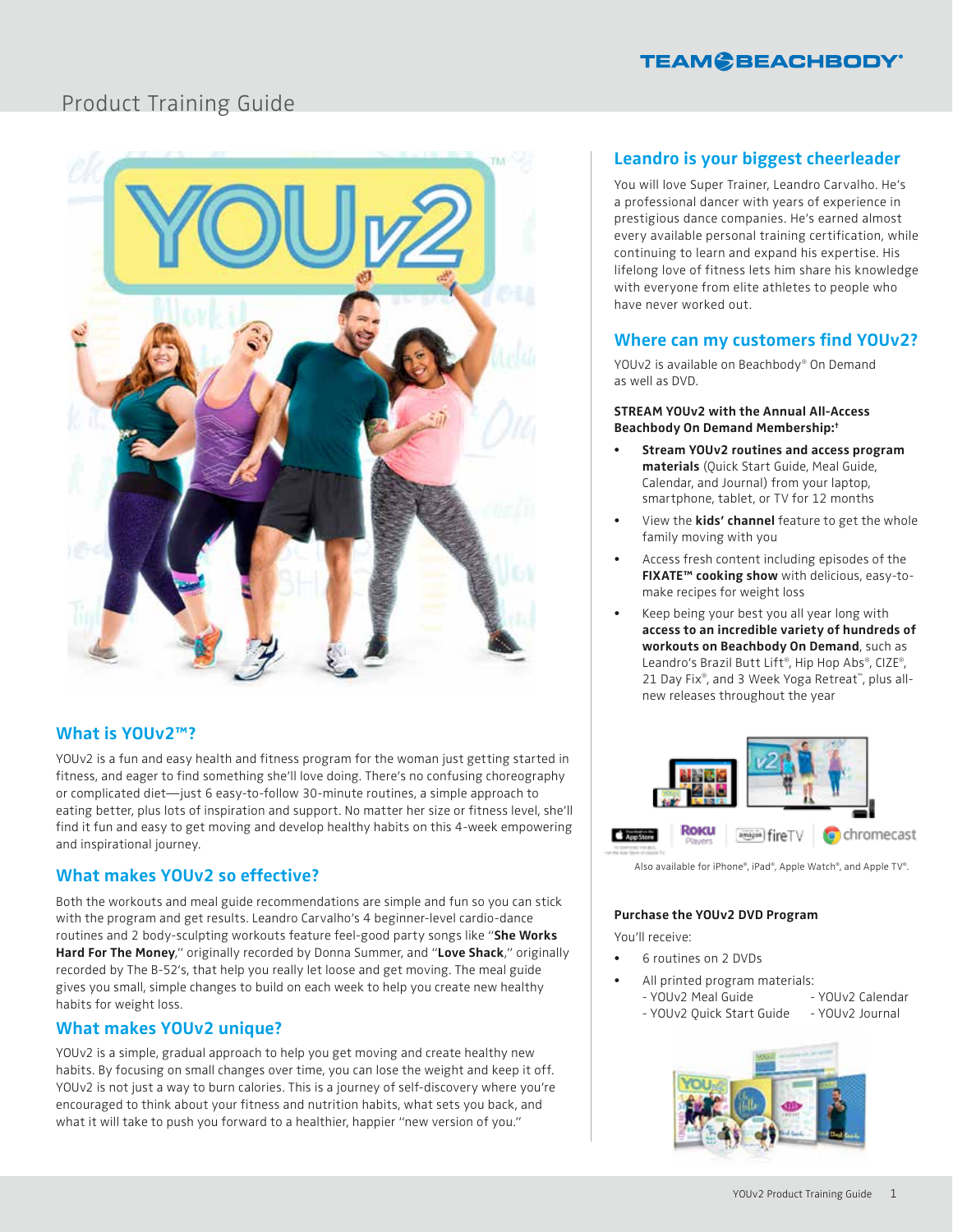

# Product Training Guide

| - RETAILING TIPS-                                                                |                                                                                                                                                                                                                                                                                                                                                                                               |
|----------------------------------------------------------------------------------|-----------------------------------------------------------------------------------------------------------------------------------------------------------------------------------------------------------------------------------------------------------------------------------------------------------------------------------------------------------------------------------------------|
| Who to target:                                                                   | <b>WHY YOUv2?</b>                                                                                                                                                                                                                                                                                                                                                                             |
| Women who want a fun<br>dance-inspired workout<br>that's easy to follow          | Hate push-ups, weights, and burpees? Love music? This<br>program lets you crank up the volume and let loose to feel-<br>good party songs you'll want to sing along to. No complicated<br>choreography to learn. Just simple dance combos you'll love<br>to rock out to.                                                                                                                       |
| Fitness beginners                                                                | It's a simple, low-impact fun and easy health and fitness<br>program anyone can do. It's easy to follow along with and a ton<br>of fun. Ramp up to eating healthier with a simple meal guide<br>with small changes over 4 weeks. No equipment needed.                                                                                                                                         |
| Women who have never<br>really worked out or<br>haven't in a long time           | This is the perfect program to ease into fitness as you build<br>up your confidence and stamina.                                                                                                                                                                                                                                                                                              |
| Women who want to<br>begin a life-changing<br>journey to look and feel<br>hetter | Many women need more than just exercise and calorie<br>restriction to lose weight. They prefer a supportive<br>environment, good energy, and inspiration. From positive<br>affirmations to journaling about your successes and<br>setbacks, this program treats the whole you. In 4 weeks,<br>you'll feel amazing about yourself, your healthy new habits,<br>and your renewed zest for life. |
| Women who want to<br>lose weight but don't like<br>strict programs or diets      | The workouts get you moving and the more you get into<br>it, the more calories you can burn. The simple eating guide<br>helps you create healthier habits week by week that result<br>in healthy weight loss.                                                                                                                                                                                 |
| Mothers                                                                          | YOUv2 has a kids' channel feature on Beachbody On<br>Demand to show that kids can totally do this workout and<br>are welcome to join in so the whole family can have fun<br>working out together.                                                                                                                                                                                             |

## **Cross-selling suggestions\*\***

Help your customers get better results with YOUv2 by recommending these additional products:

- Portion Fix<sup>®</sup>
- Weighted Gloves
- Core Comfort Mat



Core Comfort Mat contains natural rubber latex, which may cause severe allergic reactions.

## **Supplements:\*\***

#### **Shakeology®**

Enjoying this superfood supplement shake with YOUv2 is the perfect combination to help you get the most out of your Beachbody fitness program.\* Available in 5 whey flavors and 4 vegan flavors.



#### **Shakeology Boosts**

Boosts allow you to customize your Shakeology according to your specific needs. Focused Energy Boost is designed to give you a wholesome boost of energy both for your mind and body. Power Greens Boost can help you get more phytonutrients into your diet. Digestive Health Boost helps support regularity and healthy digestion.\*



\*\*All products and flavors may not be available in your market.